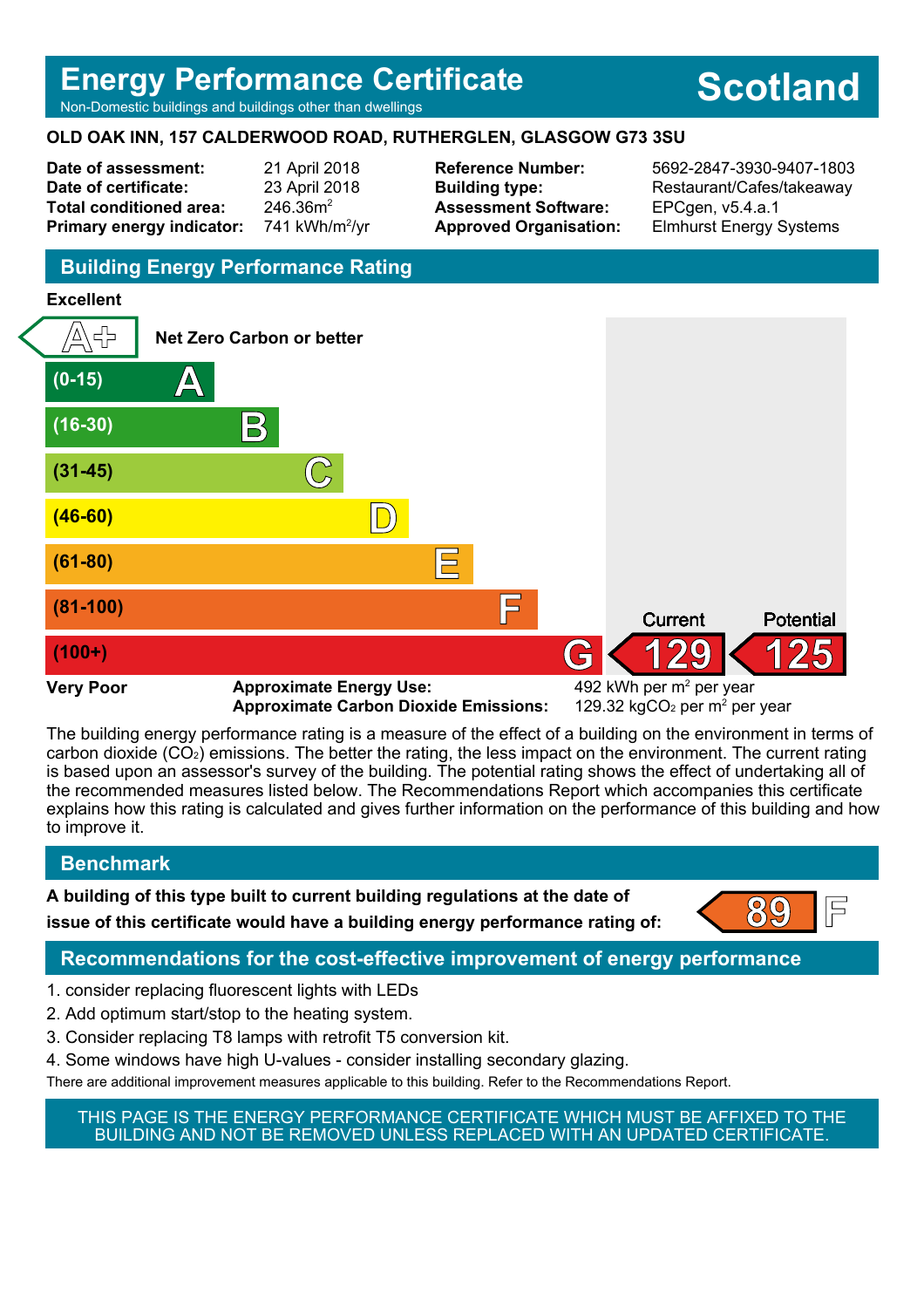#### **Background**

This section provides additional information regarding the building and your energy assessment.

| <b>Restaurants and Cafes/Drinking</b><br>Establishments/Takeaways |
|-------------------------------------------------------------------|
| 246m <sup>2</sup>                                                 |
| <b>NaturalGas</b>                                                 |
| HeatingandNaturalVentilation                                      |
| Renewable energy source: None                                     |
| Grid supplied                                                     |
|                                                                   |

The Recommendations Report provides additional information in support of your Energy Performance Certificate. It was produced in line with the Government's approved calculation methodology and is based upon output from CLG, iSBEM, v5.4.a, SBEM, v5.4.a.1.

This calculates energy used in the heating, hot water provision, lighting and ventilation of your building. Different fuels produce different amounts of carbon dioxide for every kilowatt hour (kWh) of energy used. The calculation methodology therefore applies fuel emission factors to energy use for each fuel used to give an overall rating for your building. This assessment covers all fixed building services but excludes energy used in portable appliances, office equipment and for industrial processes.

As buildings can be used in different ways, energy use is calculated using standard occupancy assumptions which may be different from the way you use your building. The rating also uses national weather information to allow comparison between the performance of similar buildings in different parts of Scotland.

Further information on the assessment process and approved software tools can be found online at: www.scotland.gov.uk/epc.

#### **Recommendations for improvement**

This section lists the improvement measures recommended on your Energy Performance Certificate and further action you can take to improve the performance of your building. These measures have been checked by your assessor as being appropriate for your building and are listed under four headings: short payback period, medium payback period, long payback period and other improvement measures.

The calculation tool has automatically produced a set of recommendations which are reviewed by your assessor to ensure that they are relevant to the building and its use. The assessor may add or remove recommendations and may also have commented on the recommendations based upon their professional knowledge and expertise. This may include inserting additional recommendations or measures under 'other recommendations' (see below).

Note that these recommendations do not include advice on matters relating to the operation and maintenance of your building as such cannot be identified or represented within the calculation process.

## Implementing improvements - legal disclaimer.

The advice provided in this Recommendations Report is intended to be for information only. Recipients of this report are advised to seek further professional advice before making any decision on how to improve the energy performance of the building.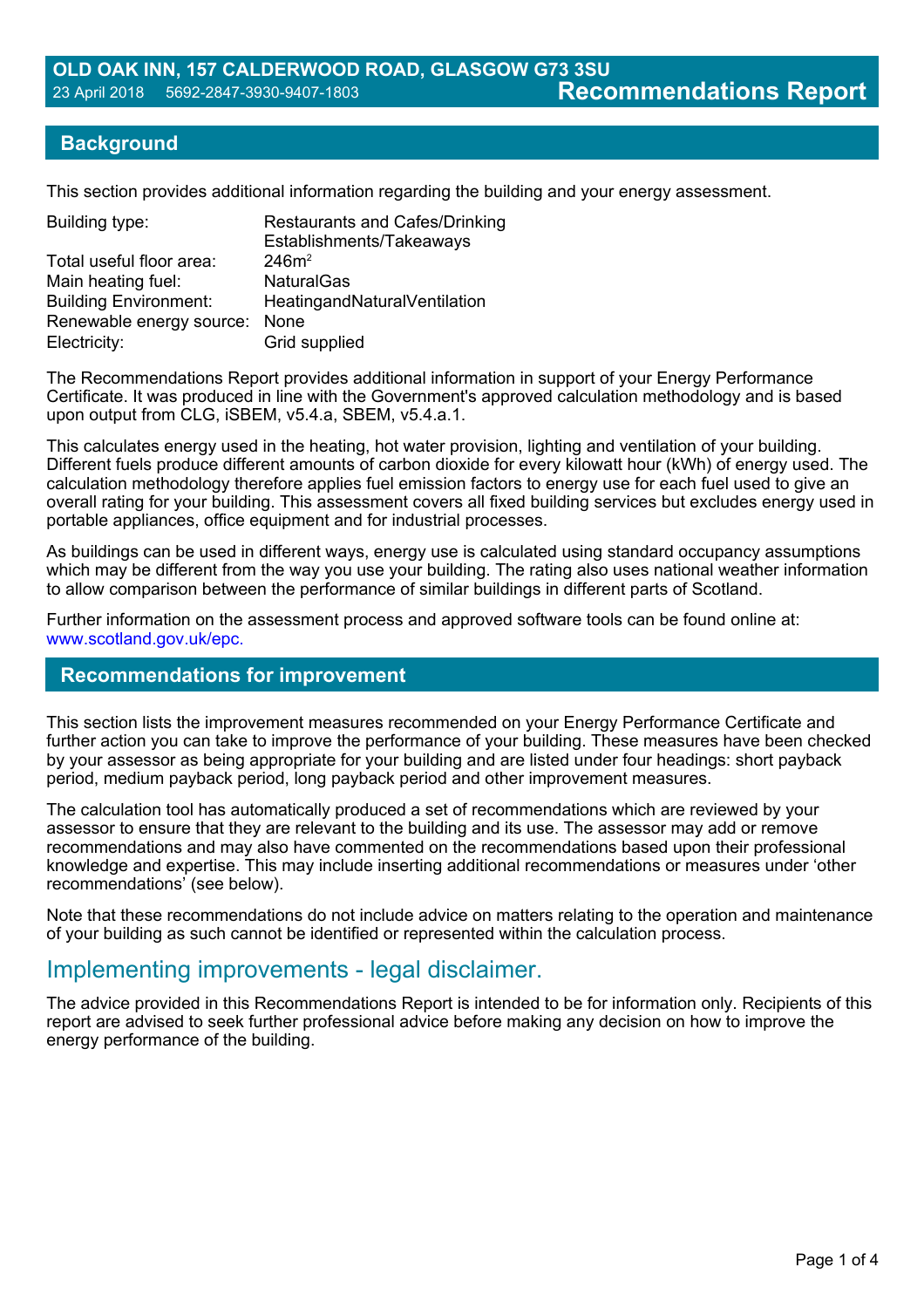## **OLD OAK INN, 157 CALDERWOOD ROAD, GLASGOW G73 3SU** 23 April 2018 5692-2847-3930-9407-1803 **Recommendations Report**

#### **Recommended measures with a short payback period (less than 3 years)**

| <b>Recommendations (short payback)</b>                                                                    | <b>Potential Impact</b> |
|-----------------------------------------------------------------------------------------------------------|-------------------------|
| Add optimum start/stop to the heating system.                                                             | <b>MEDIUM</b>           |
| Consider replacing T8 lamps with retrofit T5 conversion kit.                                              | <b>MEDIUM</b>           |
| Some windows have high U-values - consider installing secondary glazing.                                  | <b>MEDIUM</b>           |
| Add weather compensation controls to heating system.                                                      | <b>MEDIUM</b>           |
| Introduce HF (high frequency) ballasts for fluorescent tubes: Reduced number of<br>fittings required.     | <b>LOW</b>              |
| Carry out a pressure test, identify and treat identified air leakage. Enter result in EPC<br>calculation. | <b>MEDIUM</b>           |
| Some glazing is poorly insulated. Replace/improve glazing and/or frames.                                  | <b>MEDIUM</b>           |

#### **Recommended measures with a medium payback period (3 to 7 years)**

| Recommendations (medium payback) | <b>Potential Impact</b> |
|----------------------------------|-------------------------|
|----------------------------------|-------------------------|

#### **Recommended measures with a long payback period (more than 7 years)**

| <b>Recommendations (long payback)</b>                 | <b>Potential Impact</b> |
|-------------------------------------------------------|-------------------------|
| Consider installing building mounted wind turbine(s). | <b>LOW</b>              |
| Consider installing solar water heating.              | <b>LOW</b>              |
| Consider installing PV.                               | <b>LOW</b>              |

## Other measures

This section lists other measures selected by your assessor based upon an understanding of the building and/or a valid existing Recommendations Report.

| <b>Recommendations (other)</b>                  | <b>Potential Impact</b> |
|-------------------------------------------------|-------------------------|
| consider replacing fluorescent lights with LEDs | <b>MEDIUM</b>           |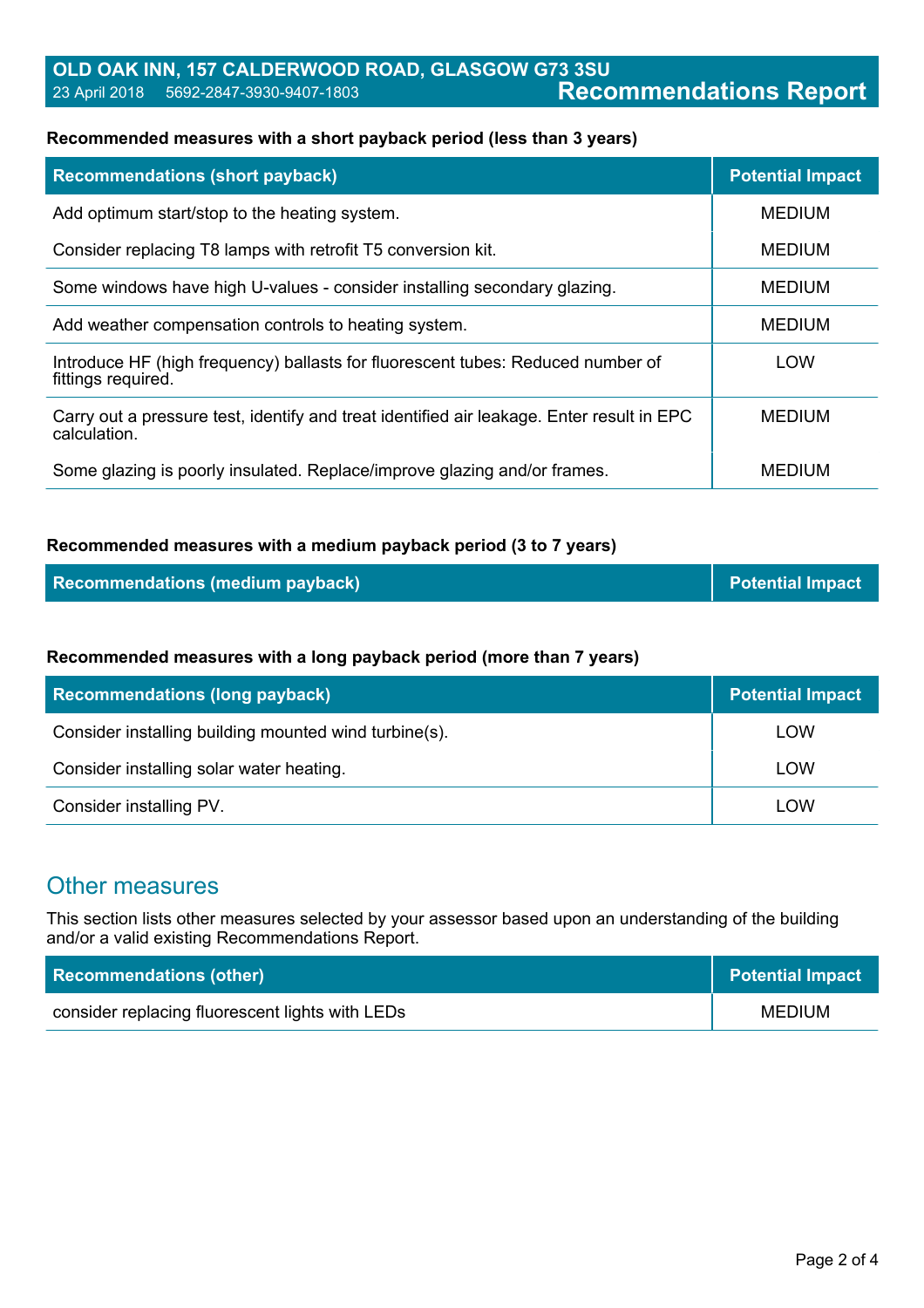## Payback period:

Payback periods are based upon data provided by Good Practice Guides and Carbon Trust energy survey reports and are average figures calculated using a simple payback method. It is assumed that the source data is correct and accurate, using up to date information.

They should be considered indicative. The figures have been calculated as an average across a range of buildings and may therefore differ from the actual payback period for the building being assessed. It is recommended that the cost effectiveness and payback of each suggested measure be further investigated before making any decision on how to improve the energy efficiency of your building.

## Carbon Impact:

Each measure is assigned a low, medium or high potential impact on the energy efficiency of your building. This relates to their potential to reduce carbon dioxide emissions arising from energy used in your building. For automatically generated recommendations, the carbon impact is determined by the approved software but may be adjusted by your assessor based upon their knowledge of the building. The impact of 'other recommendations' is determined by the assessor.

## **Comparative assessment - Feed-in Tariff**

Eligibility for standard tariff for solar PV under the DECC Feed-in Tariff initiative is contingent on a minimum energy efficiency requirement being met. This requires a building to have an EPC band of D or better. Further information can be found at: www.decc.gov.uk/fits This requirement is based upon the means of determining EPC band which is used in England & Wales.

**If calculated using this process, but using Scottish climate data, your building would currently have an EPC band of B (and a rating of 40).**

## **Requirements under section 63 of the Climate Change (Scotland) Act**

From 1 September 2016, regulations require the assessment and improvement of existing non-domestic buildings with an area of more than 1,000 m². See www.gov.scot/section63 for information.

As this building does not exceed 1,000 m<sup>2</sup> in area, it is not currently subject to these regulations.